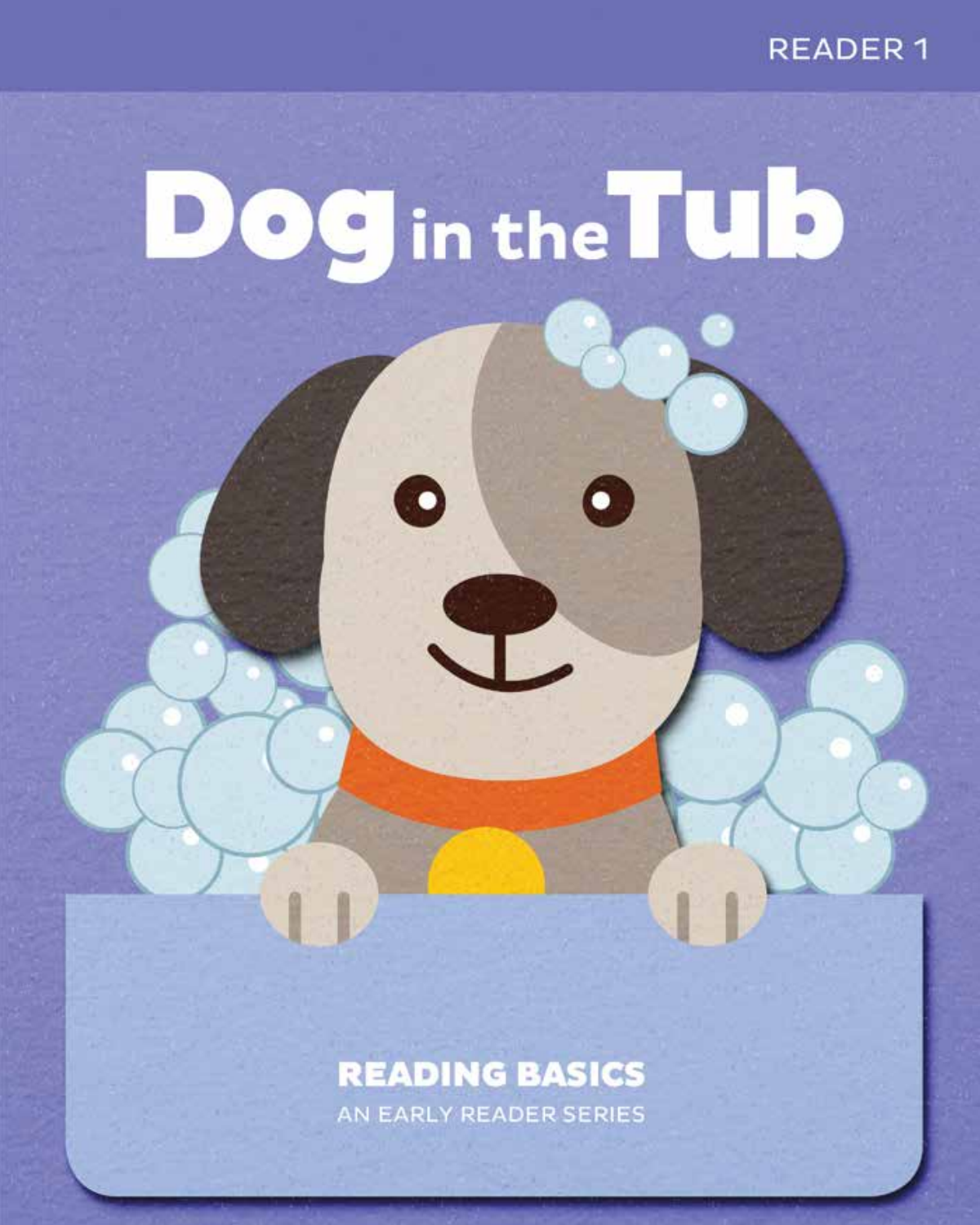# **DOG IN THE TUB AN EARLY READER SERIES** READER 1

| <b>Dog in the Tub5</b>                            |  |
|---------------------------------------------------|--|
|                                                   |  |
|                                                   |  |
| <b>Getting Dressed to Go</b><br>Out in the Rain 9 |  |
|                                                   |  |
|                                                   |  |
| <b>What Is in the Pot?</b> 12                     |  |
| <b>My Rag Doll  14</b>                            |  |
|                                                   |  |
| <b>A Very Big Mess! 17</b>                        |  |

| <b>Little Red Fox  23</b> |
|---------------------------|
|                           |
|                           |
| The Big Fat Hen27         |
| Tim Kicks  28             |
|                           |
| Fast Jim 31               |
| Little Black Ants33       |
|                           |
|                           |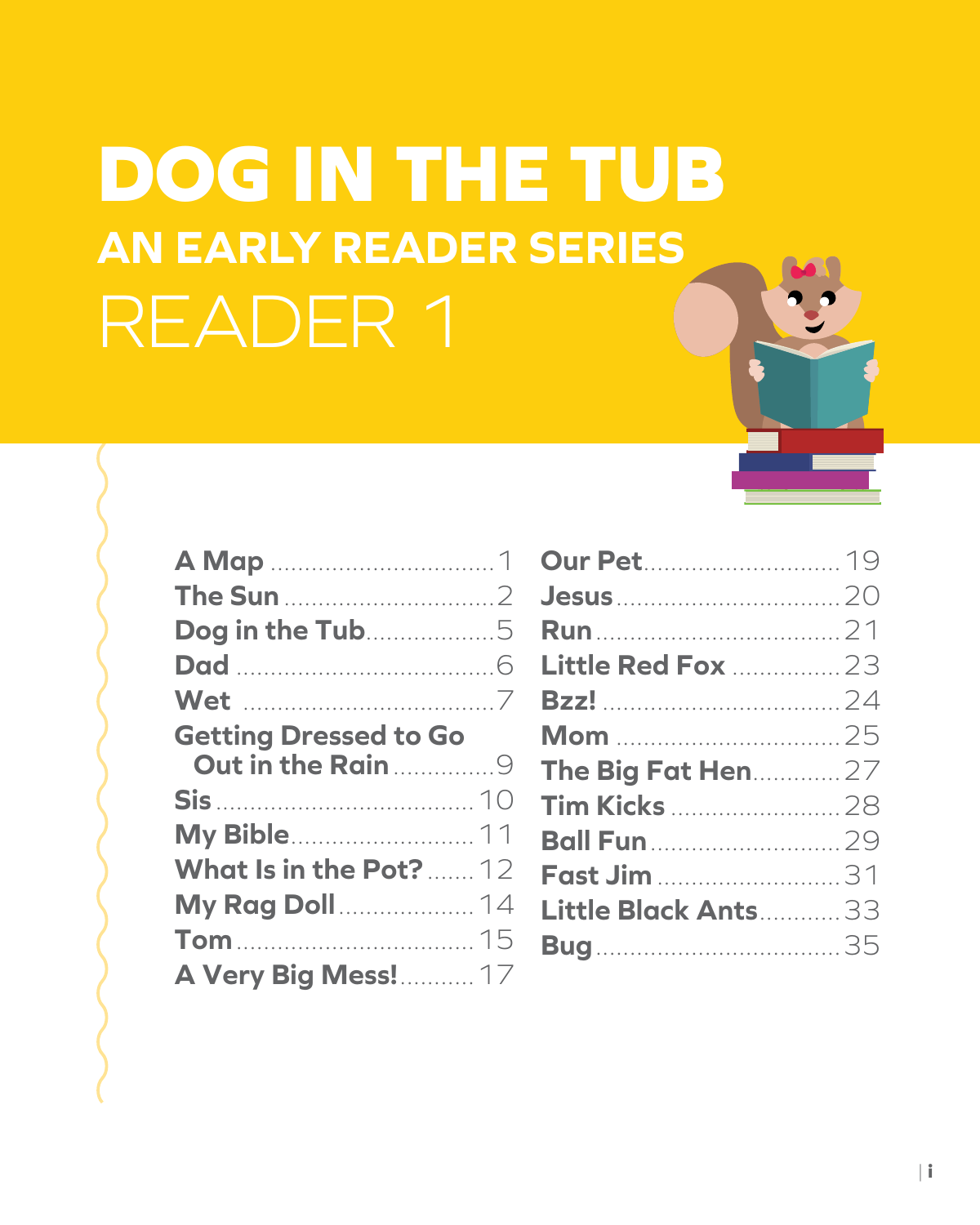**Authors:**

Annie Brown Alpha Omega Staff



#### **804 N. 2nd Ave. E. Rock Rapids, IA 51246-1759**

© MCMXCIX by Alpha Omega Publications, Inc. All rights reserved. LIFEPAC is a registered trademark of Alpha Omega Publications, Inc.

All trademarks and/or service marks referenced in this material are the property of their respective owners. Alpha Omega Publications, Inc. makes no claim of ownership to any trademarks and/or service marks other than their own and their affiliates, and makes no claim of affiliation to any companies whose trademarks may be listed in this material, other than their own.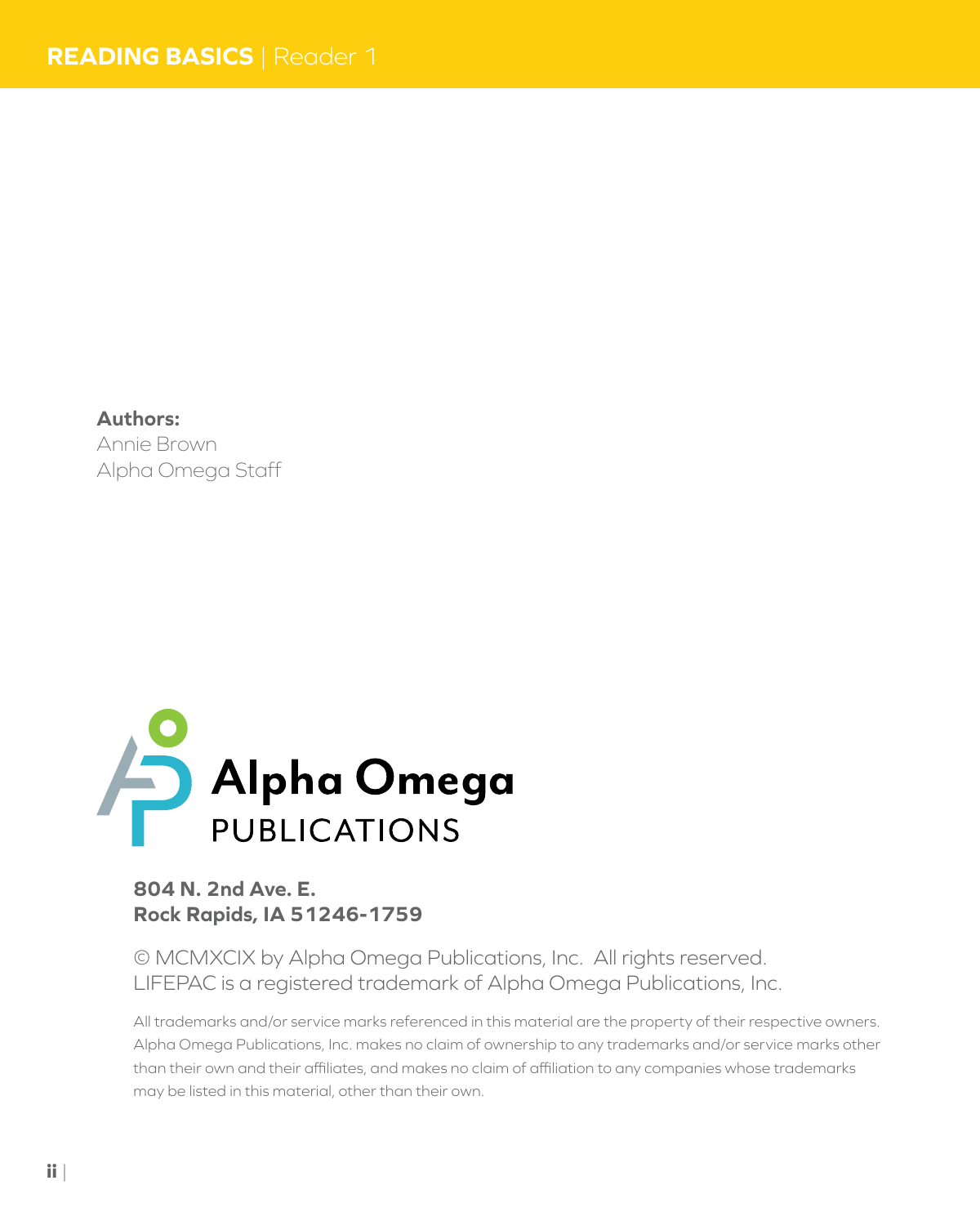#### **Instant Words**

| 1.             | the                      | he        | go         | who    |
|----------------|--------------------------|-----------|------------|--------|
| 2.             | $\alpha$                 |           | see        | an     |
| З.             | is                       | they      | then       | their  |
| 4.             | you                      | one       | <b>US</b>  | she    |
| 5.             | to                       | good      | no         | new    |
| 6.             | <b>and</b>               | me        | him        | said   |
| 7.             | we                       | about     | by         | did    |
| 8.             | that                     | had       | <b>Was</b> | boy    |
| 9.             | $\overline{\mathsf{in}}$ | if        | come       | three  |
| <b>10.</b> not |                          | some      | get        | down   |
| 11.            | for                      | <b>UP</b> | <b>or</b>  | work   |
| 12.            | <b>at</b>                | her       | two        | put    |
| 13.            | with                     | do        | man        | were   |
| 14.            | - it                     | when      | little     | before |
| 15.            | on                       | SO        | has        | just   |
| 16.            |                          |           | them       | long   |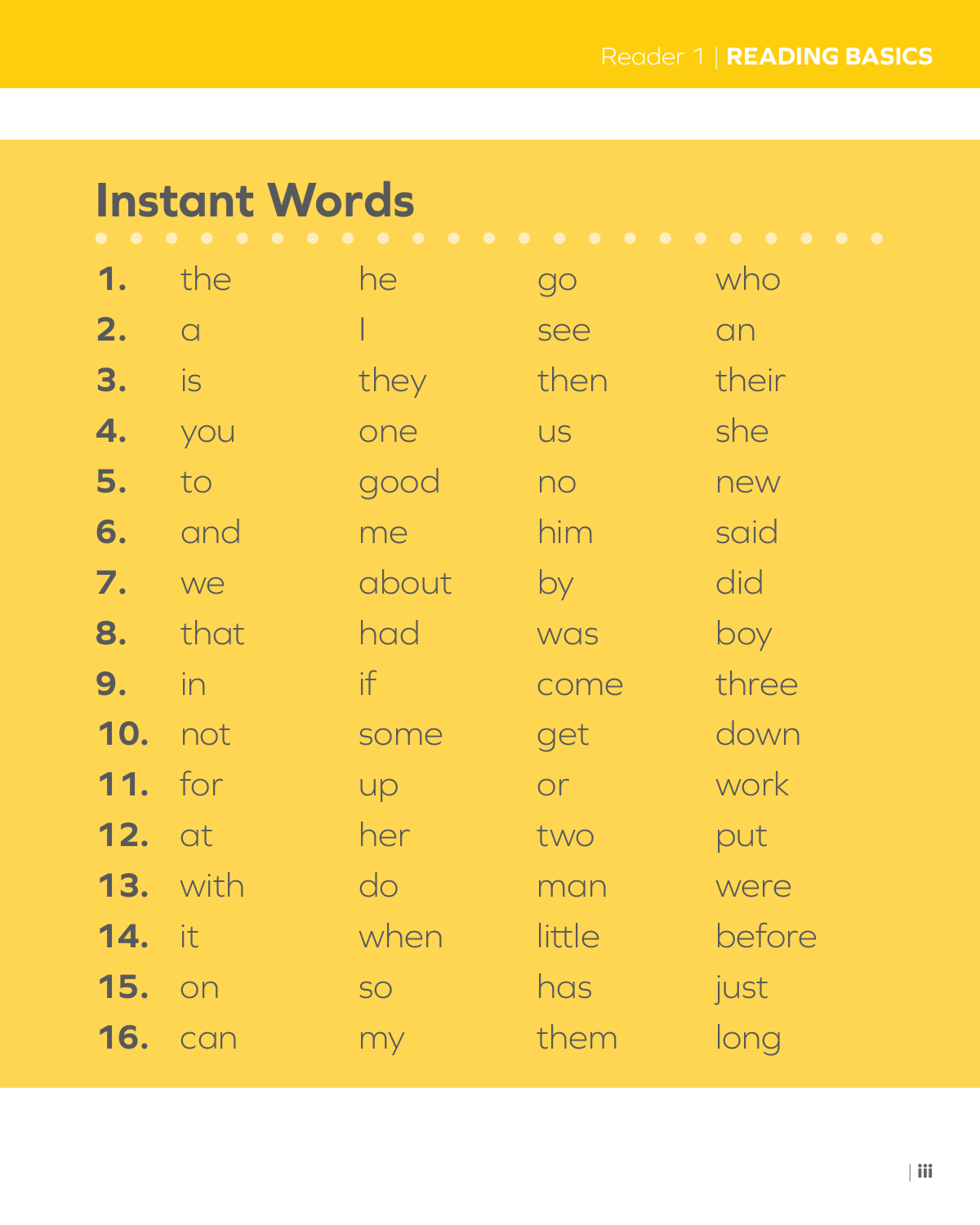#### **READING BASICS** | Reader 1

| <b>17.</b> will |                 | very       | how   | here  |
|-----------------|-----------------|------------|-------|-------|
| <b>18.</b> are  |                 | $\alpha$   | like  | other |
| 19. of          |                 | would      | our   | old   |
| <b>20.</b> this |                 | any        | what  | take  |
|                 | <b>21.</b> your | been       | know  | cat   |
| <b>22.</b> as   |                 | <b>out</b> | make  | again |
| <b>23.</b> but  |                 | there      | which | give  |
| $24.$ be        |                 | from       | much  | after |
|                 | <b>25.</b> have | day        | his   | many  |
| 26.             | $f$ $\Omega$    | love       | ball  | bzz   |
|                 | 27. Bible       | to         | my    | by    |
|                 |                 |            |       |       |

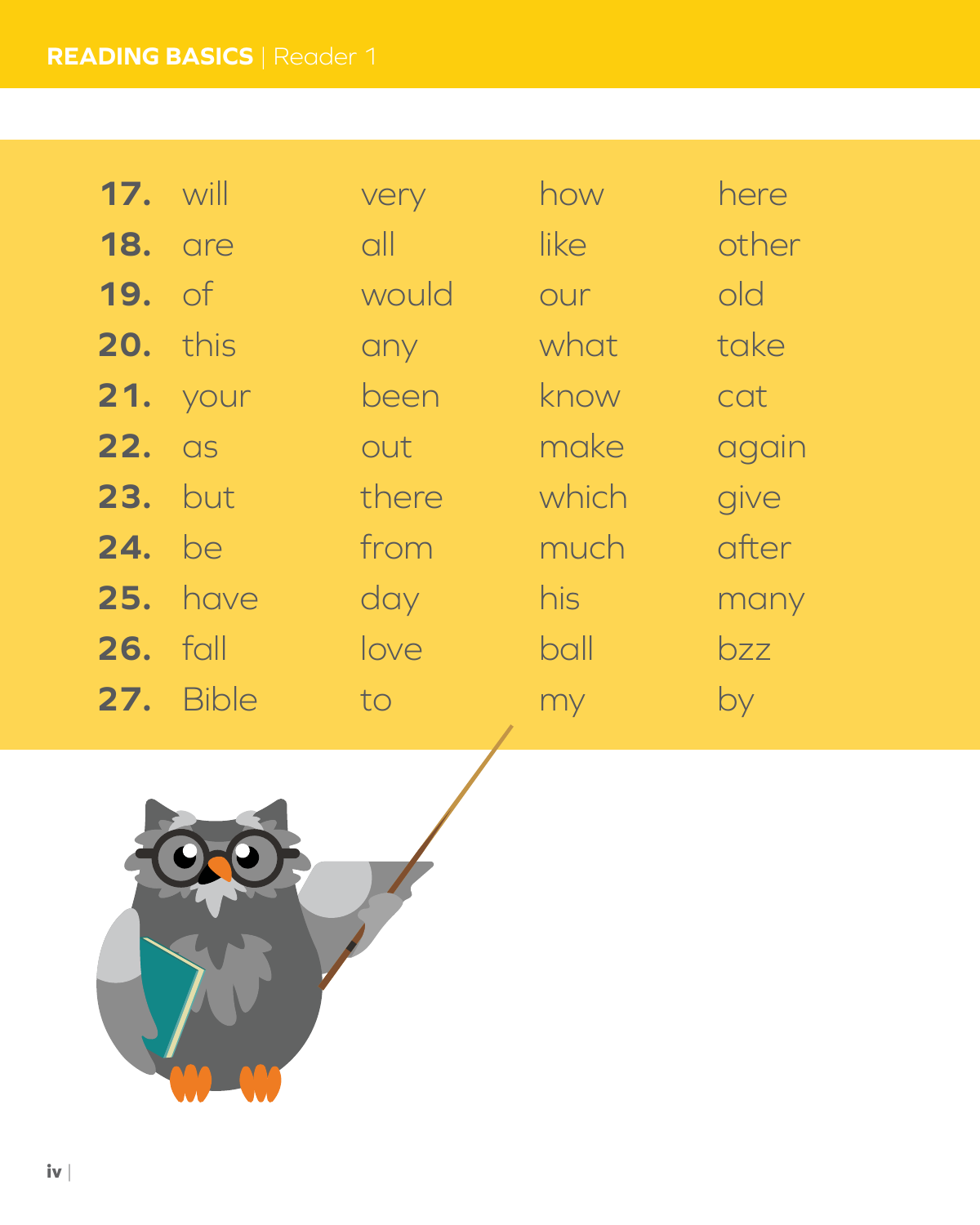



Look! There is a map. It is a flat map. I will pick up the map. It will tell me where to go.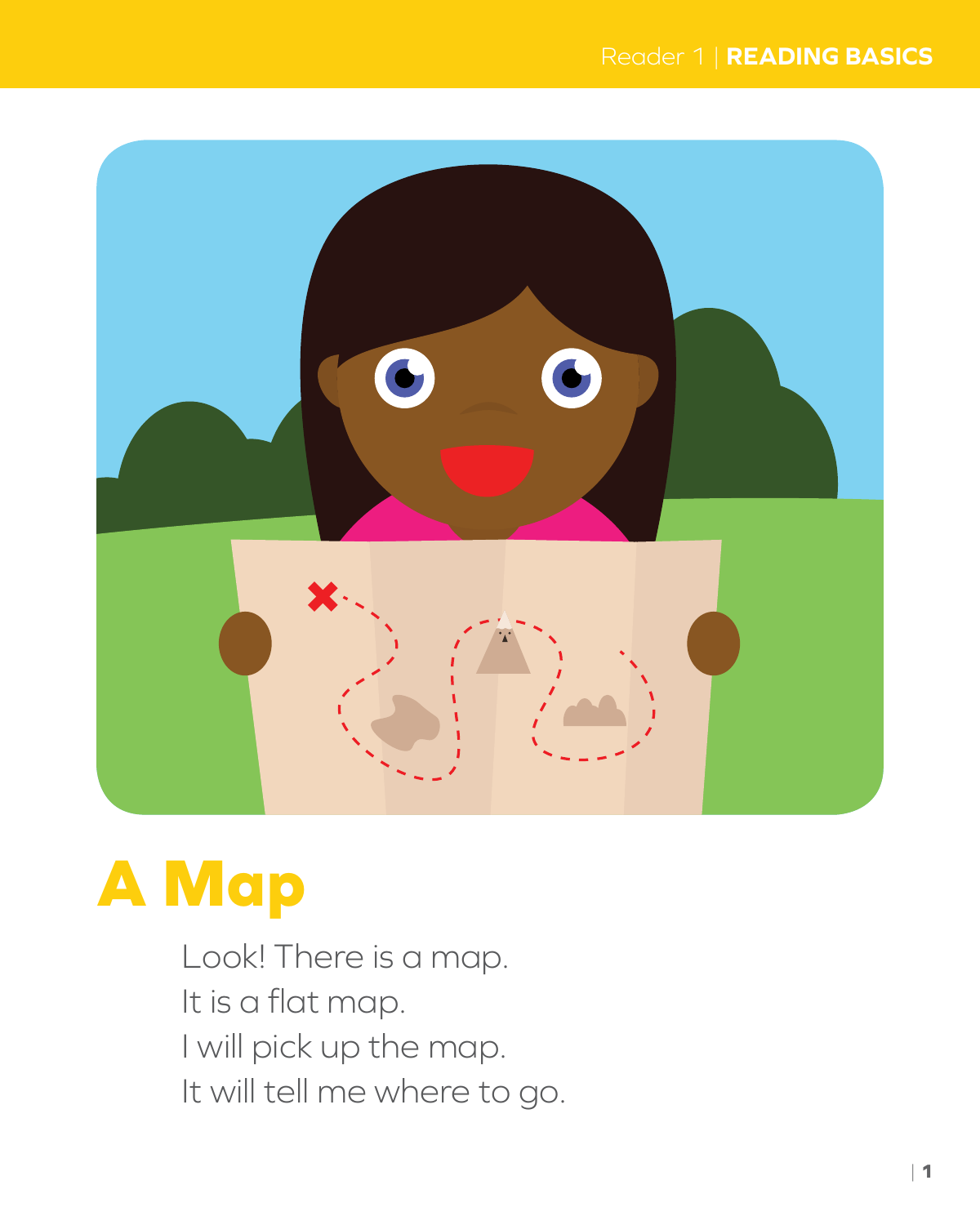

# **The Sun**

The sun is fun. I will sit in the sun. I will sit on a mat. The sun is not fun.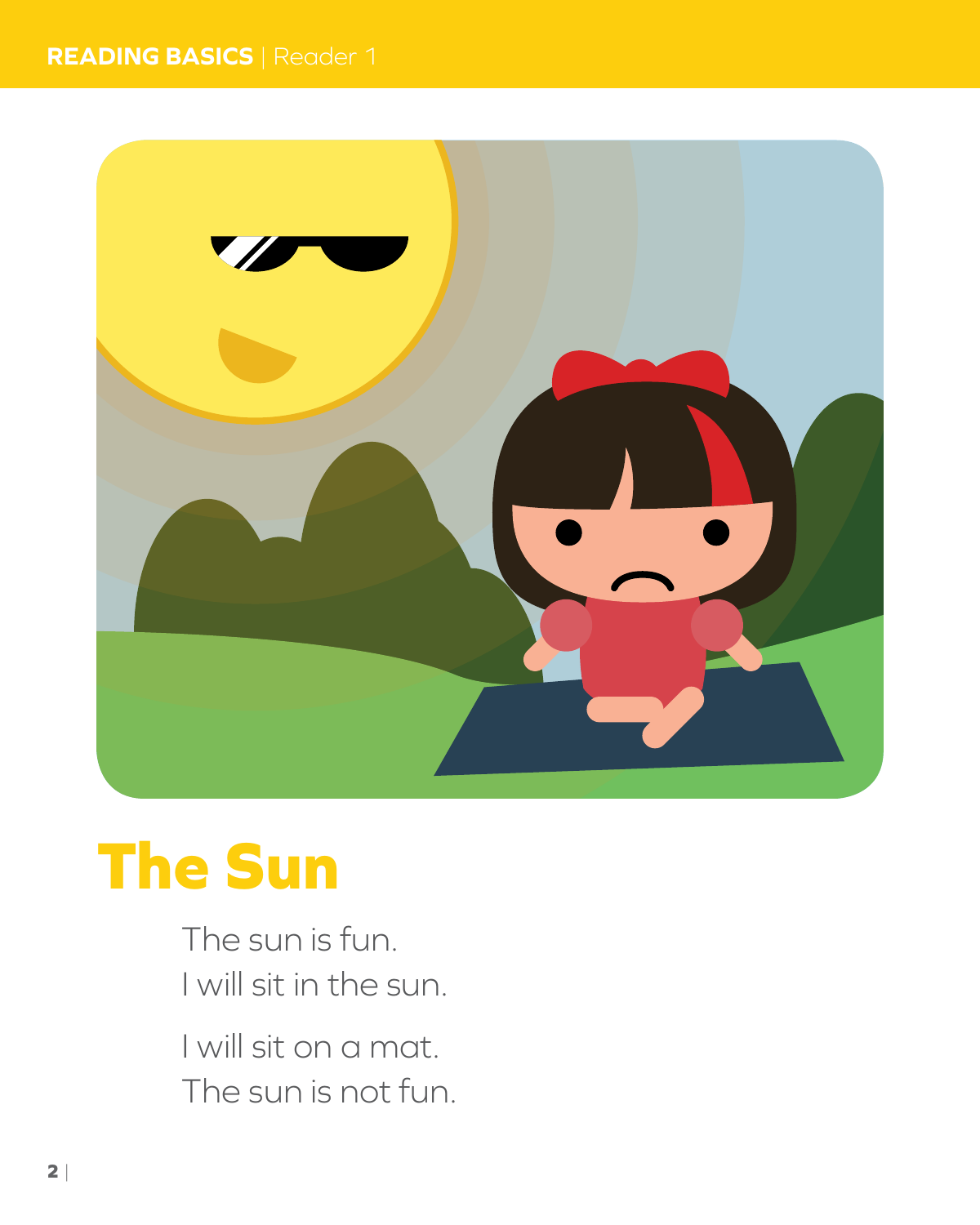

The sun is hot! I will get a fan. I will get a hat. Now the sun is fun.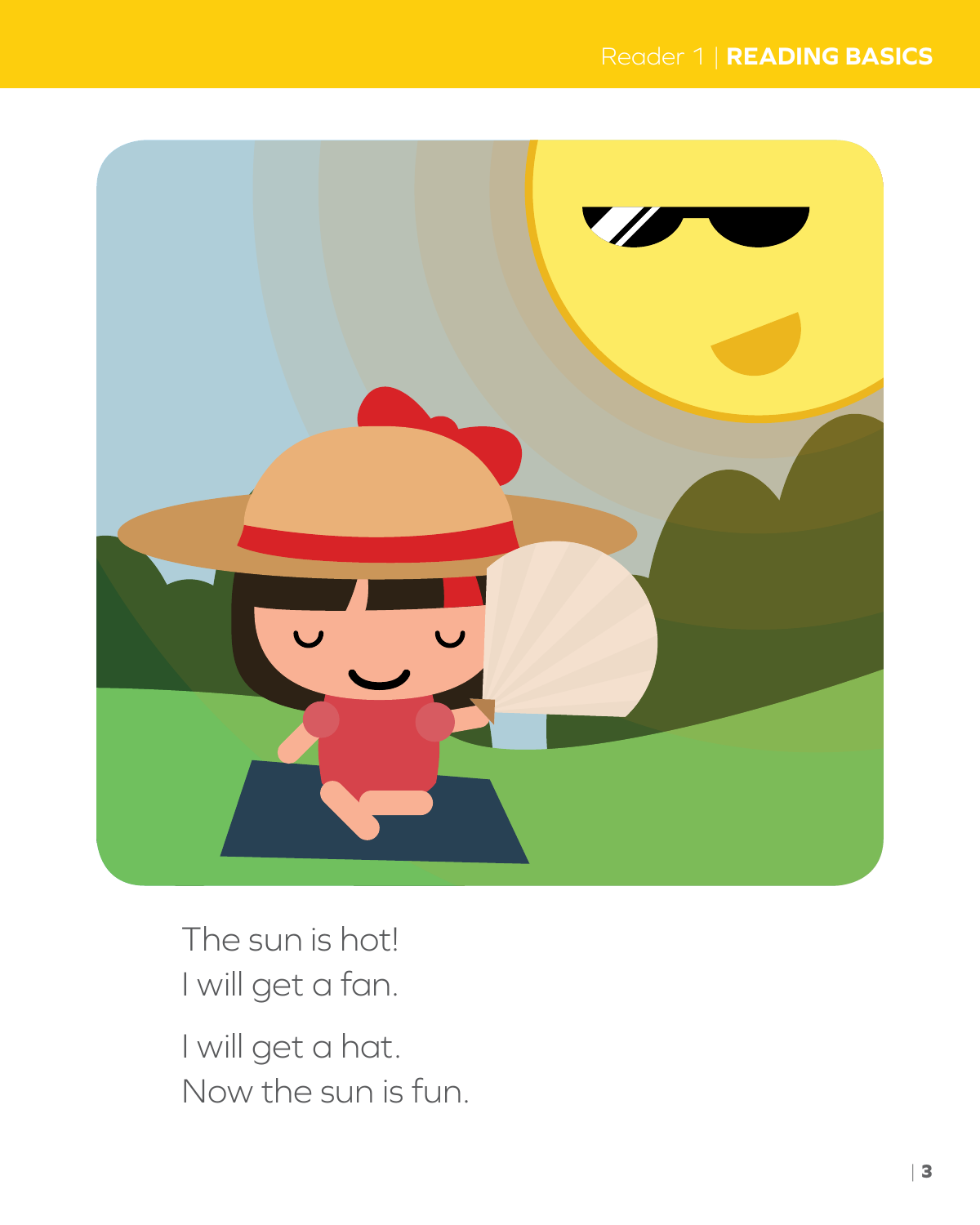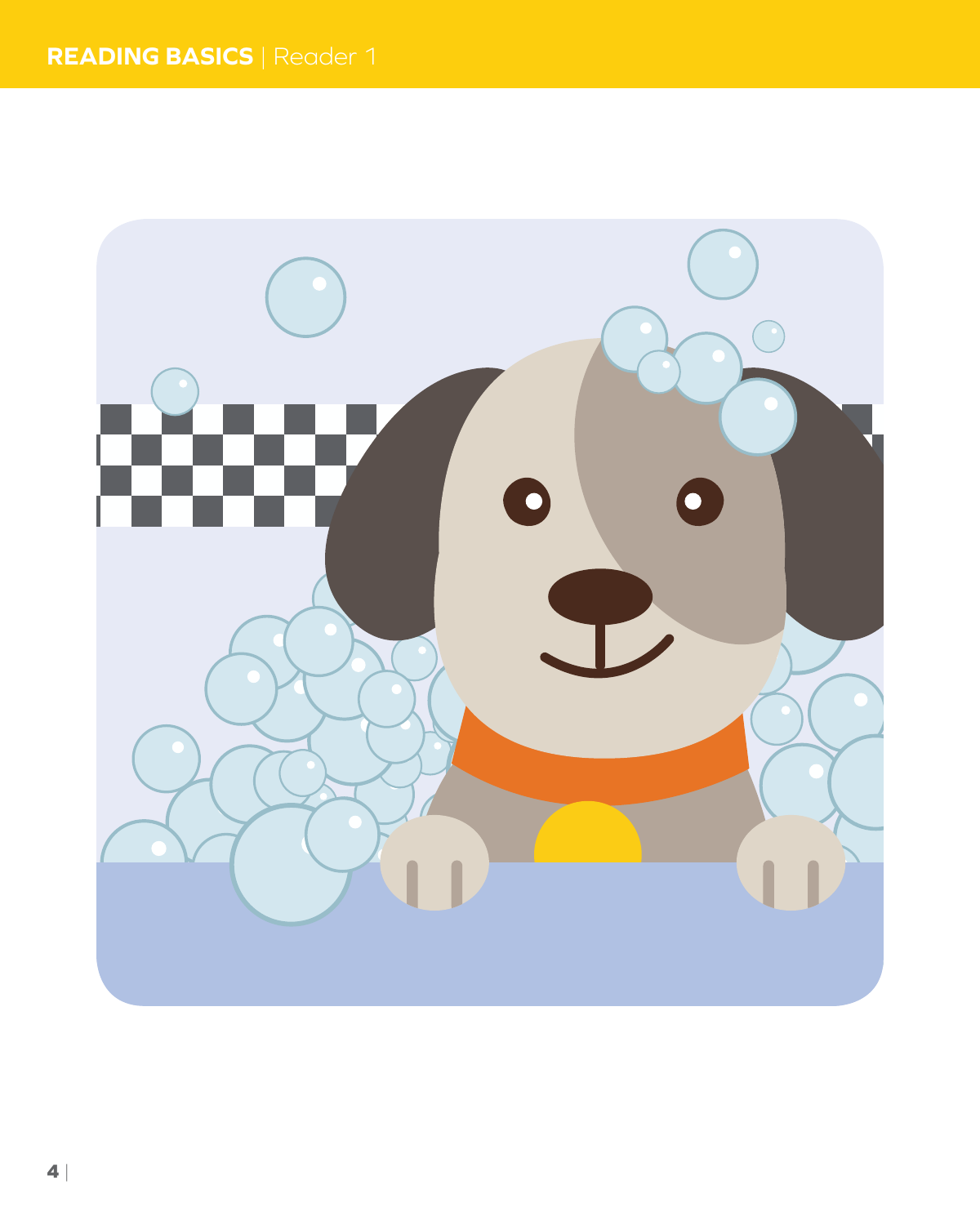## **Dog in the Tub**

"This dog needs a bath," said Jill.

"Yes, he does!" said Bill.

"Let's put the dog in the tub," said Jill.

"I will help you pick him up," said Bill.

Up, up, up

we go

and

in, in, in

he goes.

## Kerplop!

Can you guess

who got wet?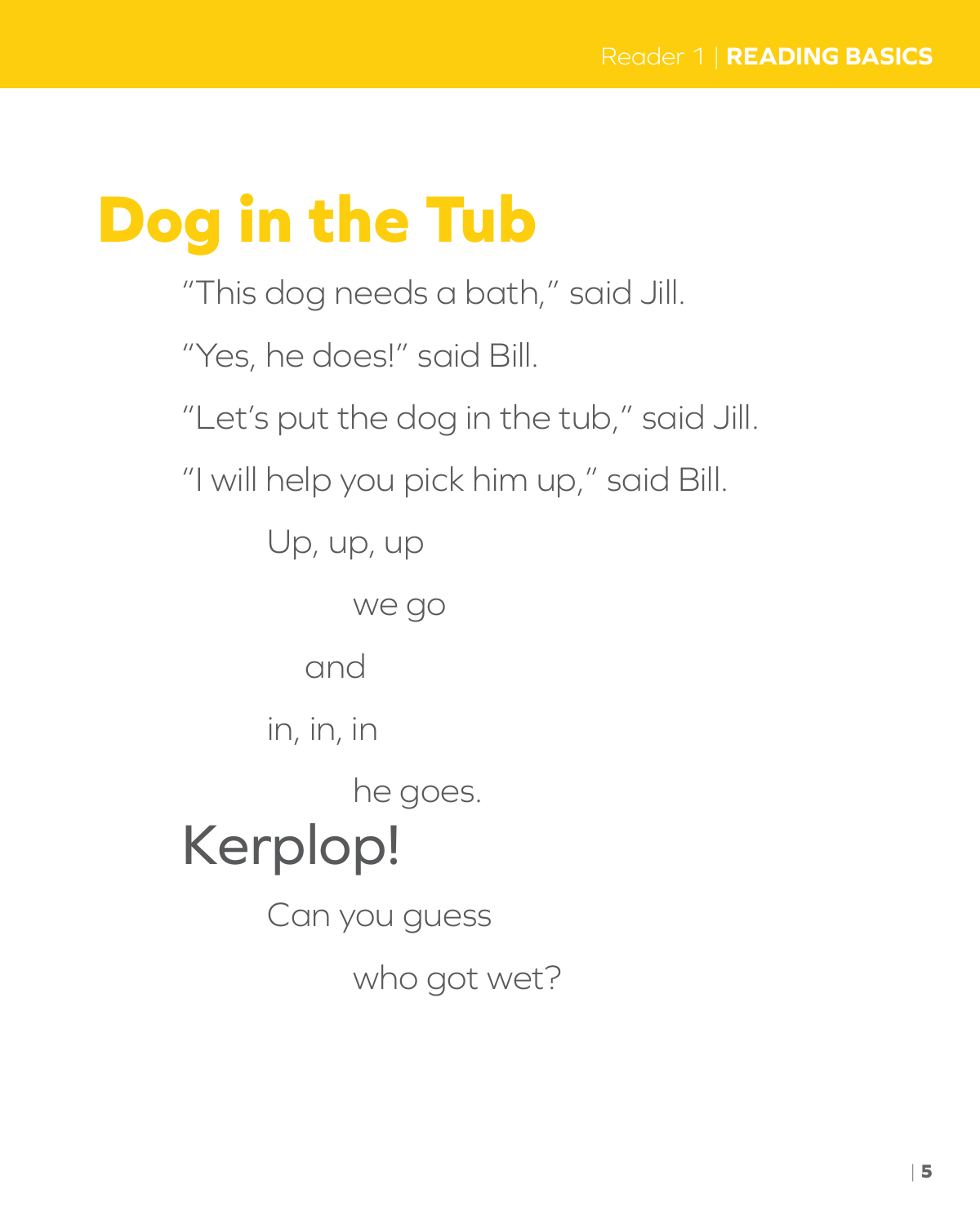

#### **Dad**

I will run to Dad. I will hug Dad. I fit in his hug.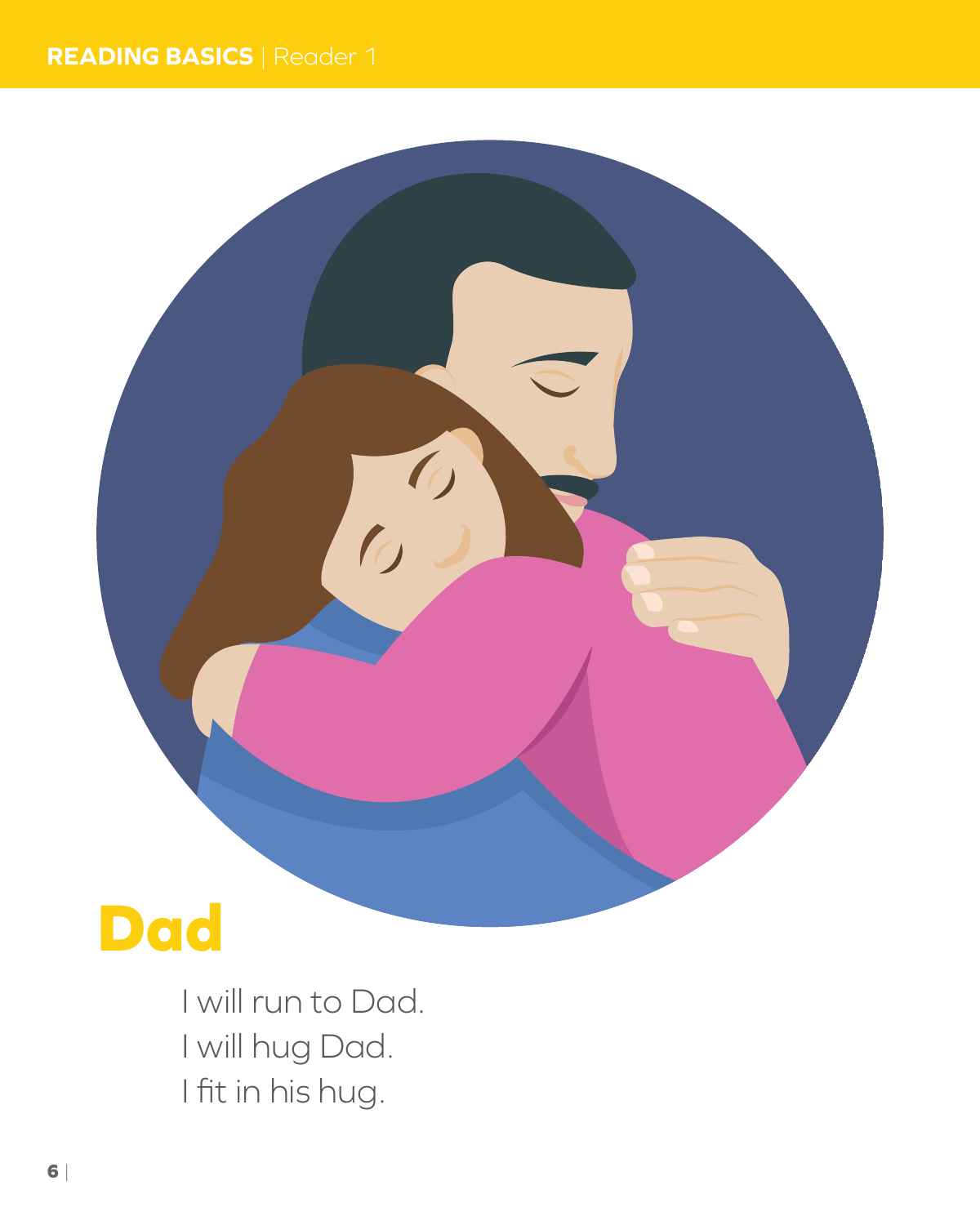

## **Wet**

Jill will get wet! Bill will get wet! The fat cat and Jan will not get wet.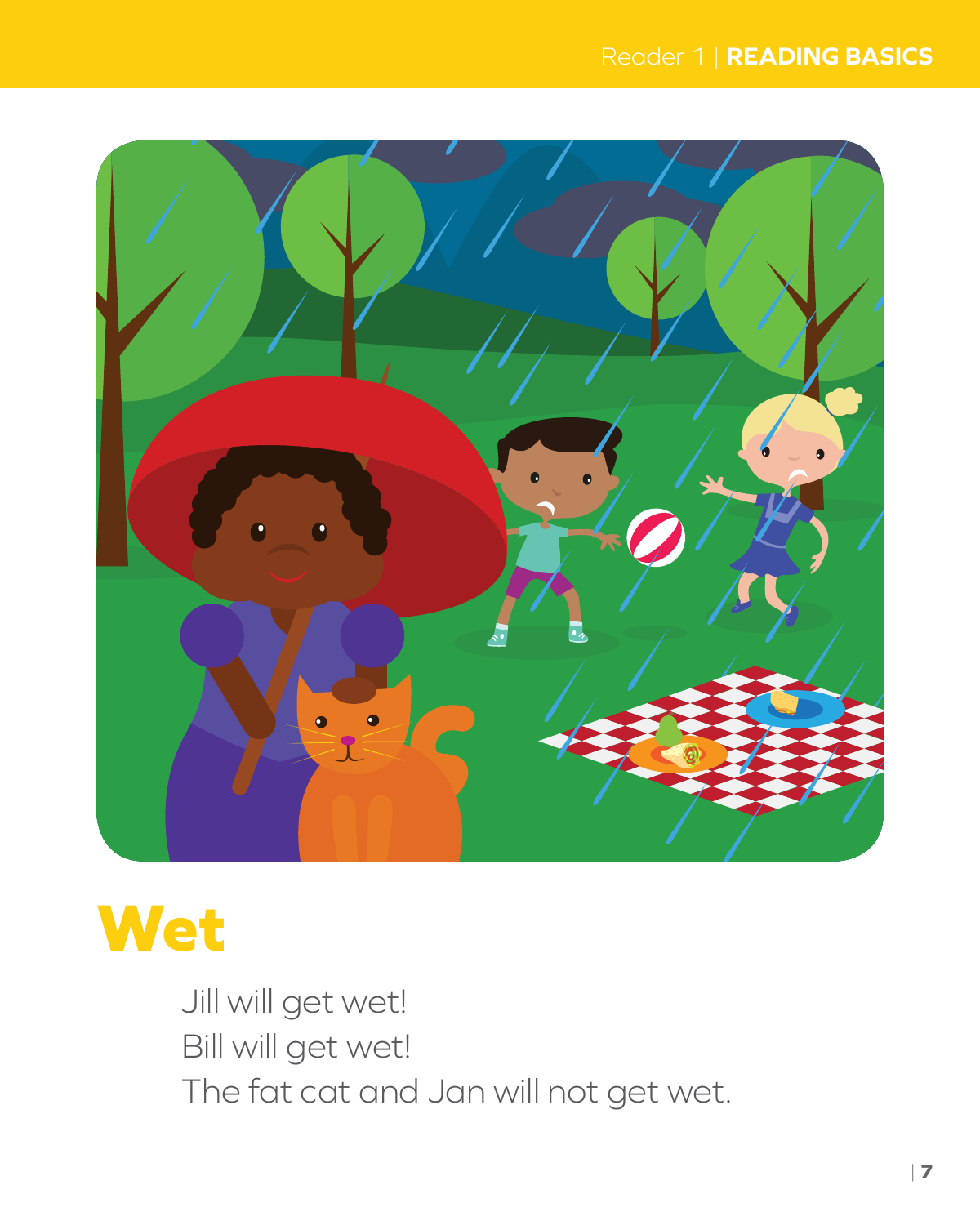